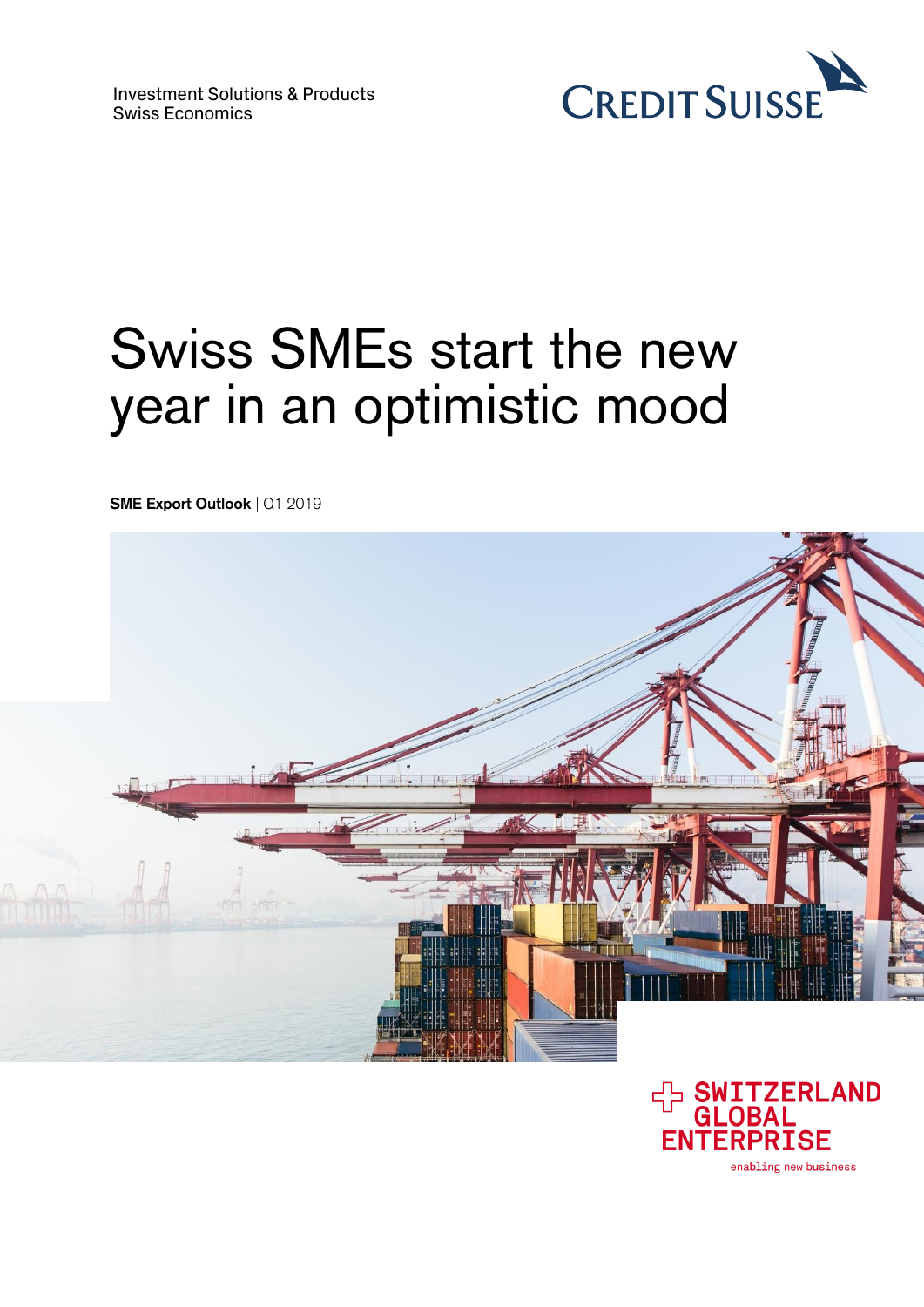## Swiss SMEs start the new year in an optimistic mood

|                                         | Export sentiment remains robust among Swiss SMEs at the beginning of 2019.<br>Although expectations weakened slightly compared to the previous quarter,<br>around 56% of all SMEs still expect rising exports in the first quarter of 2019.<br>The latest survey by Switzerland Global Enterprise (S-GE) on export sentiment<br>suggests that Swiss SMEs remain highly optimistic.                                                                                                                                                                                                                                                                          |
|-----------------------------------------|-------------------------------------------------------------------------------------------------------------------------------------------------------------------------------------------------------------------------------------------------------------------------------------------------------------------------------------------------------------------------------------------------------------------------------------------------------------------------------------------------------------------------------------------------------------------------------------------------------------------------------------------------------------|
|                                         | The Credit Suisse Export Barometer also remains positive. The figure edged<br>$\bullet$<br>down modestly again, but at 1.0 remains well above the growth threshold. The<br>normalization expected by Credit Suisse for 2019 is now coming through as ex-<br>pected.                                                                                                                                                                                                                                                                                                                                                                                         |
|                                         | After the boom year for exports in 2018 the picture for the export industry is<br>therefore of a return to average long-term growth rates. Asian countries head<br>the list of the strongest export markets in 2019 by a clear margin.                                                                                                                                                                                                                                                                                                                                                                                                                      |
|                                         | The Credit Suisse Export Barometer, which measures foreign demand for Swiss products, de-<br>clined slightly from the previous quarter to 1.0, but remains comfortably in the growth zone (see<br>chart overleaf). After the record levels of 2018, Swiss export growth is therefore likely to return to<br>its long-term average over the coming months. But even if conditions in the Swiss export industry<br>are no longer quite as exceptional as they were for large parts of 2018, the outlook remains posi-<br>tive.                                                                                                                                |
| Weaker export growth                    | Credit Suisse has been expecting the growth outlook to normalize in 2019 and the main purchas-<br>ing managers' indices now seem to be confirming this expectation. European industrial production<br>is likely to continue growing- even if at a slightly slower pace - which should have a positive im-<br>pact on demand for Swiss goods exports. Credit Suisse therefore expects growing demand for<br>exported Swiss goods for the foreseeable future.                                                                                                                                                                                                 |
|                                         | Credit Suisse sees the muted business sentiment in Switzerland's foreign markets as the main<br>reason for the modest decline in the Export Barometer. There have been signs of a downturn in<br>Europe for some time, but more recently the trend has also slowed in the US and other countries.<br>While business sentiment has only deteriorated modestly in the eurozone as a whole, Italy and<br>France have seen more significant weakening. The same applies to China, Taiwan and South<br>Korea. Business sentiment remains strong in the UK, India and Australia. And in the USA too the<br>indices remain positive in spite of a modest downturn. |
| Trade war a sword of<br><b>Damocles</b> | The unresolved trade dispute between the US and China remains the biggest risk for Swiss for-<br>eign trade and so for overall economic growth in Credit Suisse's view. A slowdown in bilateral<br>trade between the world's two biggest economies would very likely have a slowing impact on glo-<br>abl trade growth and so hit Switzerland indirectly.                                                                                                                                                                                                                                                                                                   |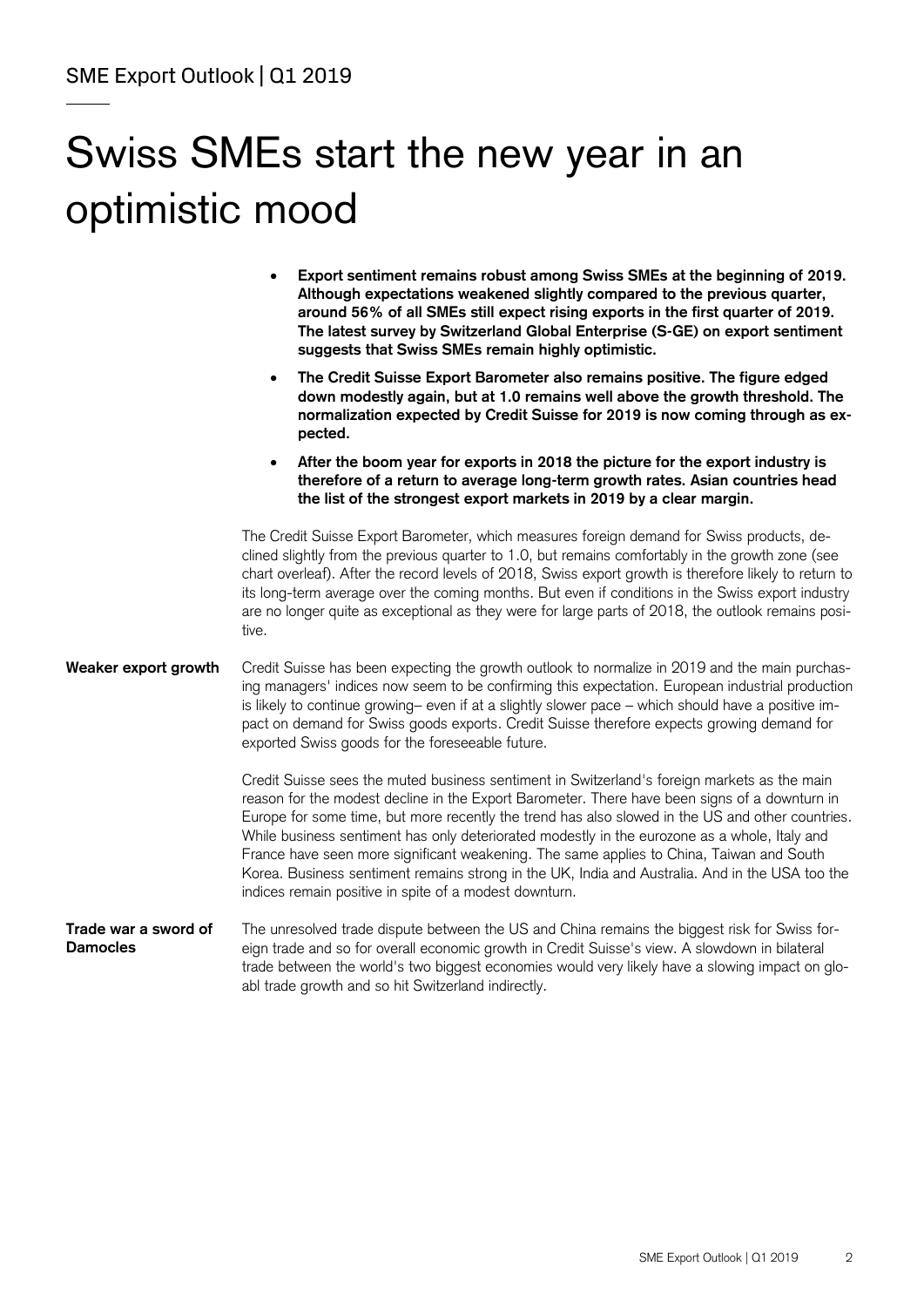#### **Credit Suisse Export Barometer**

Standard deviations, growth threshold = 0





#### **Asia heads the ranking**

As far as expected growth is concerned, according to Credit Suisse Asian countries occupy the first six places among the most attractive export markets in 2019. Credit Suisse expects the strongest growth of 7.2% in India, followed by 6.5% in the Philippines and 6.2% in China. Indonesia (5.1%), Malaysia (4.2%) and Thailand (3.8%) are also ahead of Poland, the first non-Asian country in the ranking. The emerging markets generally appear in the upper half of the table, which Credit Suisse attributes primarily to their faster growth rates compared with the industrialized countries.

| Ranking Country |             | Avg. expected growth in<br>2019 (%)* | Forecast change in domestic<br>currency versus CHF (%)** |
|-----------------|-------------|--------------------------------------|----------------------------------------------------------|
| 1               | India       | 7.2                                  | 2.1                                                      |
| $\mathfrak{D}$  | Philippines | 6.5                                  | 1.9                                                      |
| 3               | China       | 6.2                                  | 1.9                                                      |
| 4               | Indonesia   | 5.1                                  | 0.2                                                      |
| 5               | Malaysia    | 4.6                                  | $-2.7$                                                   |
| 6               | Thailand    | 3.8                                  | 1.8                                                      |
| 7               | Poland      | 3.6                                  | $-5.3$                                                   |
| 8               | Brazil      | 3.0                                  | -4.5                                                     |
| 9               | Australia   | 2.8                                  | 2.3                                                      |
| 10              | New Zealand | 2.8                                  | $-3.5$                                                   |
| 11              | Singapore   | 2.7                                  | $-0.4$                                                   |
| 12              | Hong Kong   | 2.7                                  | $-1.8$                                                   |
| 13              | <b>USA</b>  | 2.6                                  | 1.6                                                      |
| 14              | South Korea | 2.4                                  | 0.4                                                      |
| 15              | Spain       | 2.1                                  | 6.2                                                      |

#### **Credit Suisse 2019 ranking of export markets**

\* The weighting of the ranking (4/5 economic growth, 1/5 exchange rate movements) derives from a historical analysis of export elasticities.

\*\* Expected movement over 12 months relative to the exchange rate of 11 January 2019; positive figures indicate a rise the foreign currency versus CHF, negative figures a fall

Source: Credit Suisse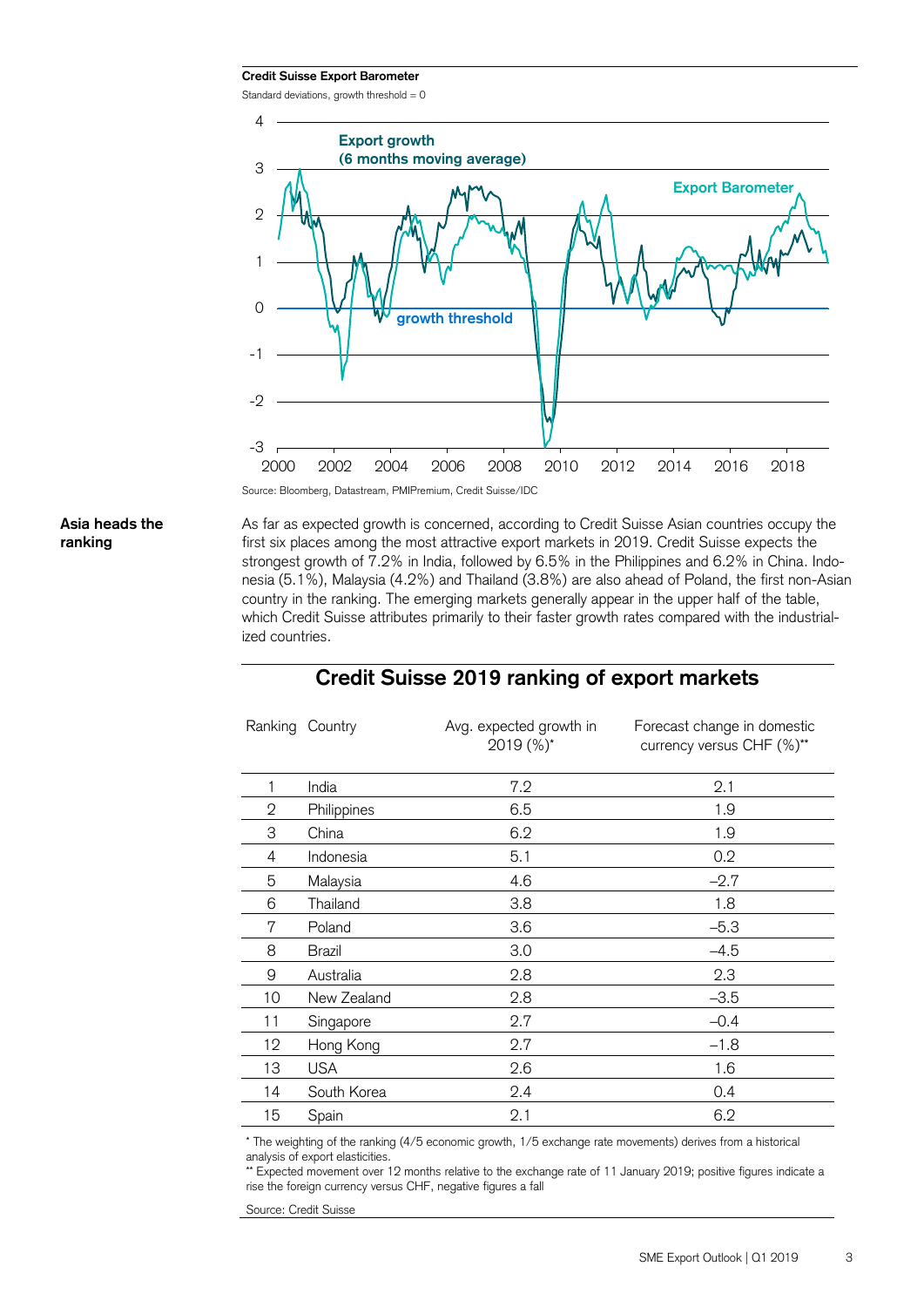The SME export sentiment indicator published by Switzerland Global Enterprise (S-GE) fell slightly at the beginning of the first quarter of 2019 but still stood at 72, not far below the record high for this data series, which was launched in 2010. This indicator, which can range from 0 to 100, is calculated from a combination of SME export expectations for the first quarter of 2019 and effective exports in the previous quarter.

**Switzerland Global Enterprise SME Export Sentiment**



Source: Survey of a panel of around 200 Swiss SMEs

Around 56% of the Swiss SMEs participating in the S-GE survey expect an increase in exports in the coming quarter. While 41% expect growth in exports of 1–10%, 9% foresee exports growing by between 10% and 25%. 6% even see exports increasing by 25% or more. 32% of SMEs believe their export volumes will stagnate. 12% are expecting exports to decline – twice as many as in the survey before last.

#### **Germany still leading the pack**

Germany remains the most important export market for Switzerland in every respect and by some distance. 83% of the SMEs surveyed intend to export goods or services to Germany in the next three months, a slightly higher proportion than in Q4. France is again in second place with a 70% response rate. This confirms the significant increase in recent quarters for France. The US is now in third place with 61% of SMEs planning to export there. This is exactly the same figure as in the fourth quarter of 2018, but because Austria and Italy each fell slightly to 58%, the US moved up in the ranking. Scandinavia and China follow with 53% each, with Spain in eighth position with 48% of responses.

11% of the SMEs taking part in the survey indicated that they want to launch activities in the US, China and/or India over the next six months. South America, Indonesia, Russia and Germany come next as proposed new markets for 10% of respondents. A significant 9% of companies surveyed plan to launch new activities in Iran. 7% cited the Baltic, Brazil, the Gulf states, Korea, Mexico, Saudi Arabia, Thailand or Turkey as new export destinations.

SMEs are even more positive on the outlook for the full year 2019 than for the first quarter. Around 77% of companies expect exports to grow, while just 6% foresee a decline compared with 2018. In terms of the importance of the export destinations the picture is a familiar one: Germany is out in front in first place with 58%, followed by 21% for the US and 19% for China.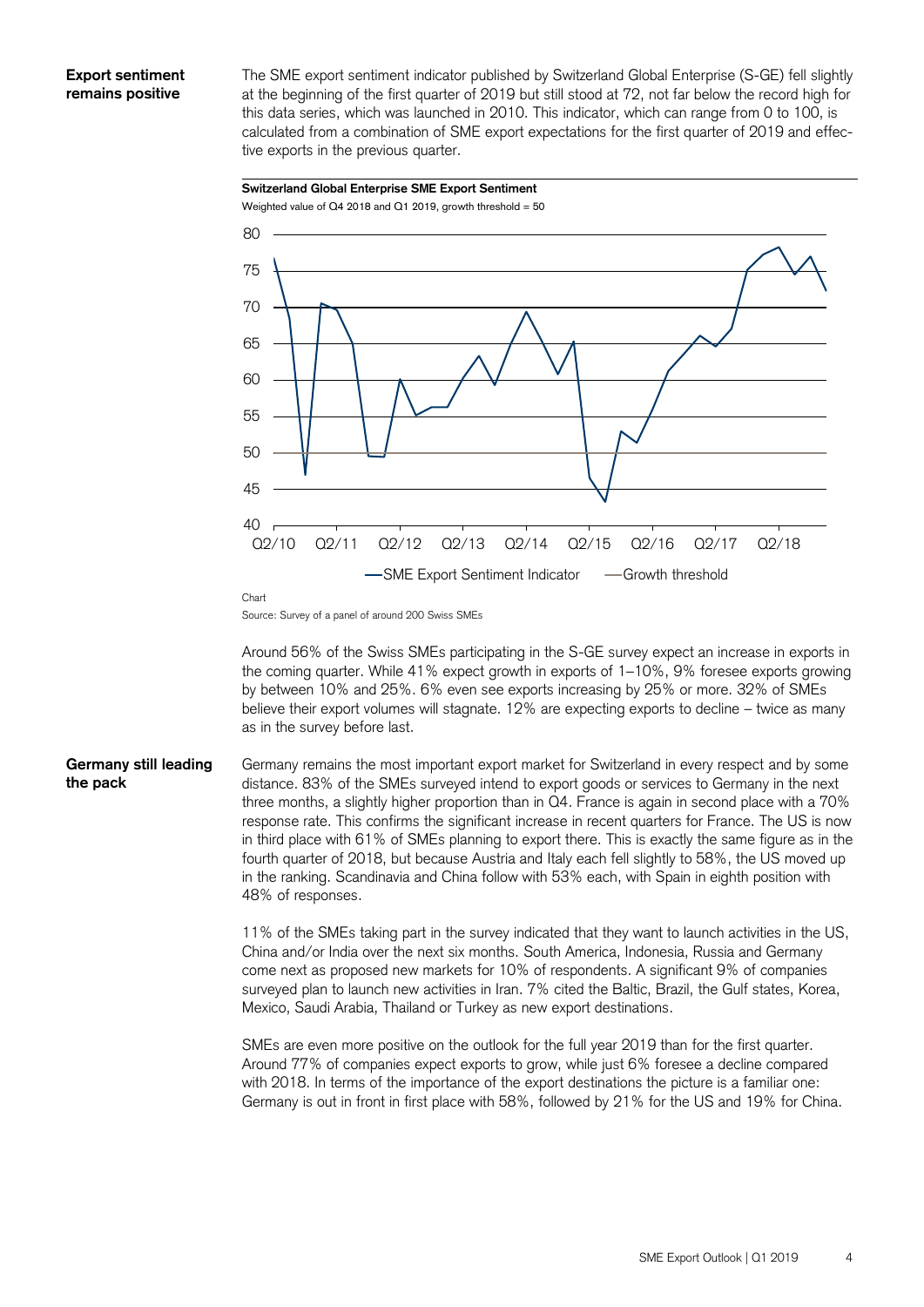## Methodology

| <b>Credit Suisse Export</b><br><b>Barometer</b>                                            | The Credit Suisse Export Barometer takes as its basis the dependence of Swiss exports on for-<br>eign export markets. In constructing the export barometer, we have drawn together important<br>leading industry indicators in Switzerland's 28 most important export countries. These indicators<br>generally have a forecast horizon of approximately one to two quarters. The values of these lead-<br>ing indicators are weighted on the basis of the share of exports that goes to each country. The<br>export barometer consolidates this information to produce a single indicator. Since the values in<br>question are standardized, the export barometer is calibrated in standard deviations. The zero line<br>corresponds to the growth threshold. The long-term average growth of Swiss exports of approxi-<br>mately 5% is 1. |
|--------------------------------------------------------------------------------------------|--------------------------------------------------------------------------------------------------------------------------------------------------------------------------------------------------------------------------------------------------------------------------------------------------------------------------------------------------------------------------------------------------------------------------------------------------------------------------------------------------------------------------------------------------------------------------------------------------------------------------------------------------------------------------------------------------------------------------------------------------------------------------------------------------------------------------------------------|
|                                                                                            | The chart on page 3 underlines the nature of the Credit Suisse export barometer as a forecasting<br>tool: The correlation between export growth (6-month moving average) and the barometer with a<br>lead time of one quarter is a good 0.82. In addition to providing forecasts for exports as a whole,<br>the export barometer also makes forecasts about specific sectors or regions.                                                                                                                                                                                                                                                                                                                                                                                                                                                   |
| For more detailed<br>information:                                                          | Credit Suisse (2009), External Trade Switzerland - Facts and Trends, Swiss Issues: Industries,<br>available at: www.credit-suisse.com/research                                                                                                                                                                                                                                                                                                                                                                                                                                                                                                                                                                                                                                                                                             |
| <b>Switzerland Global</b><br><b>Enterprise SME</b><br><b>Export Sentiment</b><br>Indicator | Enterprise's SME export sentiment indicator is quite simple: SMEs indicate whether they expect<br>growth, stagnation or a decline in exports in the current quarter compared with the previous one.<br>The same question is put with regard to export expectations for the following quarter compared<br>with the current one. To emphasize the forecast nature of the SME export sentiment indicator,<br>expected export activity in the following quarter is weighted at 60% with exports in the current<br>quarter being weighted at 40%. The SME export sentiment indicator can range from 0 to 100,<br>whereby figures between 0 and 50 show an expected decline in exports and figures of 50 to 100<br>an expected rise in exports.                                                                                                  |
|                                                                                            | The SME export sentiment indicator is based on a quarterly survey of a fixed panel of around 200<br>Swiss SMEs. Partici-pants represent the pharmaceuticals/chemicals industry, machinery, con-<br>sumer goods, the metals industry, paper, electrical engineering, the precision instruments industry,<br>services, ICT and food. Participants provide further information on export volumes, for instance the<br>reasons behind a change in their export volume, export markets, etc. This information gives an                                                                                                                                                                                                                                                                                                                          |

accurate picture of the export activities of Swiss SMEs.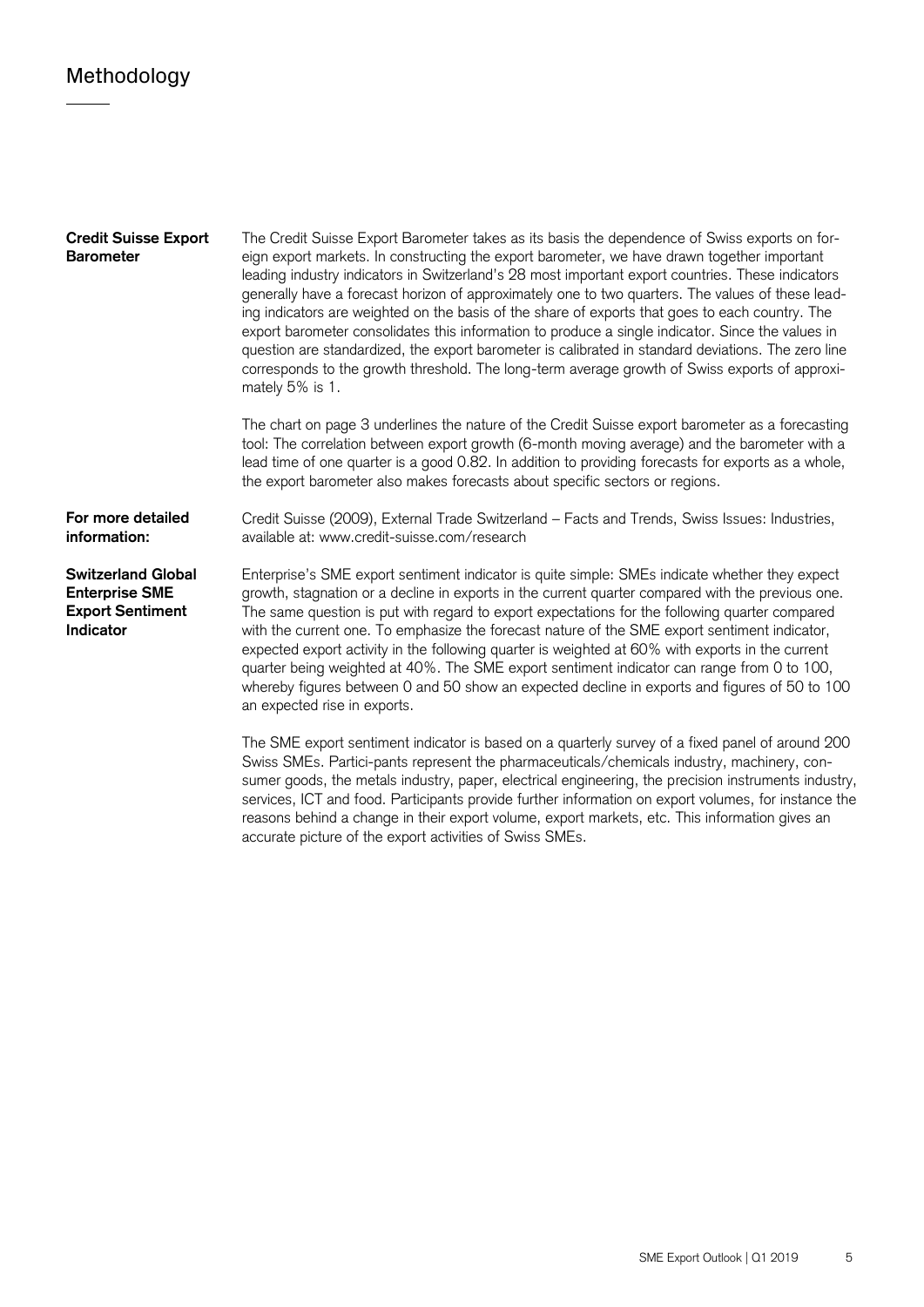## Imprint

#### **For more detailed information:**

https://www.s-ge.com/en/article/news/export-outlook

Please note: From 2010 through 2015, this publication bore the title "SME Export Indicator".

#### **Contacts**

Credit Suisse AG:

Sascha Jucker, Economist Tel. +41 44 333 03 96, sascha.jucker@credit-suisse.com

Switzerland Global Enterprise:

Silvana Giger, Multimedia Journalist Tel. +41 44 365 55 12, [sgiger@s-ge.com](mailto:sgiger@s-ge.com)

#### **Copyright**

This publication may be reproduced, provided that the source is quoted. Copyright © 2019 Credit Suisse Group AG and and Switzerland Global Enterprise. All rights reserved.

#### Credit Suisse AG

Credit Suisse AG is one of the world's leading financial services providers and is part of the Credit Suisse group of companies (referred to here as 'Credit Suisse'). As an integrated bank, Credit Suisse offers clients its combined expertise in the areas of private banking, investment banking and asset management. Credit Suisse provides advisory services, comprehensive solutions and innovative products to companies, institutional clients and high-net-worth private clients globally, as well as to retail clients in Switzerland. Credit Suisse is headquartered in Zurich and operates in over 50 countries worldwide. The group employs approximately 46,840 people. The registered shares (CSGN) of Credit Suisse's parent company, Credit Suisse Group AG, are listed in Switzerland and, in the form of American Depositary Shares (CS), in New York. Further information about Credit Suisse can be found at www.credit-suisse.com.

#### Switzerland Global Enterprise

Switzerland Global Enterprise (S-GE) guides its clients on the path to new markets. On behalf of the Swiss Confederation (State Secretariat for Economic Affairs SECO) and the Swiss cantons, S-GE promotes exports and investments by helping its clients to realize new potential for their international businesses and thus to strengthen Switzerland as an economic hub. As the driver of a global network of experts and as a trusted and strong partner to clients, cantons and the Swiss government, S-GE is the first point of contact in Switzerland for all questions relating to internationalization.

More information can be found at www.s-ge.com.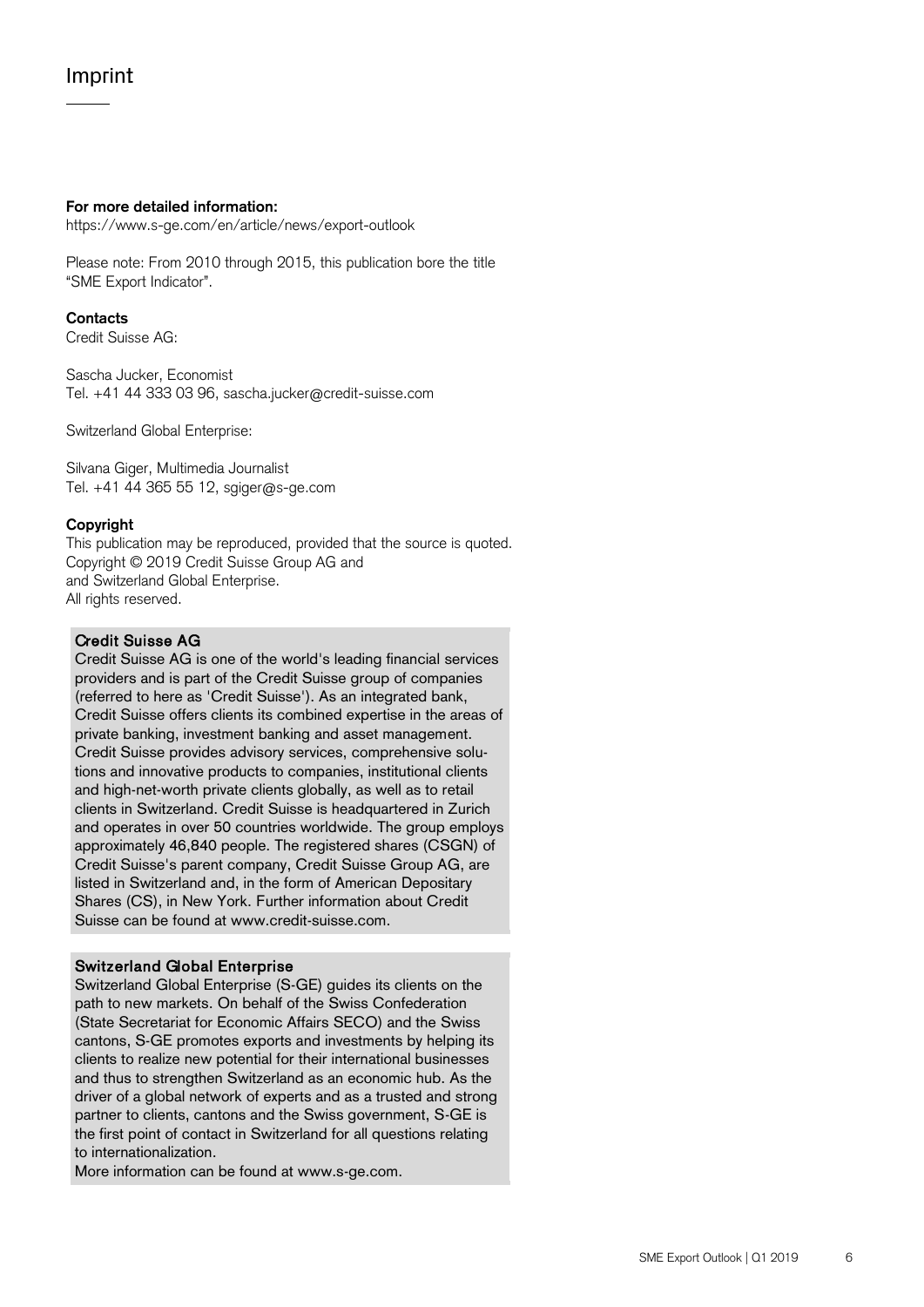## Important Information

This report represents the views of the Investment Strategy Department of CS and has not been prepared in accordance with the legal requirements designed to promote the independence of investment research. It is not a product of the Credit Suisse Research Department even if it references published research recommendations. CS has policies in place to manage conflicts of interest including policies relating to dealing ahead of the dissemination of investment research. These policies do not apply to the views of Investment Strategists contained in this report.

## Risk warning

Every investment involves risk, especially with regard to fluctuations in value and return. If an investment is denominated in a currency other than your base currency, changes in the rate of exchange may have an adverse effect on value, price or income.

For a discussion of the risks of investing in the securities mentioned in this document, please refer to the following Internet link: **https:// investment.credit-suisse.com/gr/riskdisclosure/**

This document may include information on investments that involve special risks. You should seek the advice of your independent financial advisor prior to taking any investment decisions based on this document or for any necessary explanation of its contents. Further information is also available in the information brochure "Special Risks in Securities Trading" available from the Swiss Bankers Association.

**Past performance is not an indicator of future performance. Performance can be affected by commissions, fees or other charges as well as exchange rate fluctuations.**

#### **Financial market risks**

Historical returns and financial market scenarios are no guarantee of future performance. The price and value of investments mentioned and any income that might accrue could fall or rise or fluctuate. Past performance is not a guide to future performance. If an investment is denominated in a currency other than your base currency, changes in the rate of exchange may have an adverse effect on value, price or income. You should consult with such advisor(s) as you consider necessary to assist you in making these determinations.

Investments may have no public market or only a restricted secondary market. Where a secondary market exists, it is not possible to predict the price at which investments will trade in the market or whether such market will be liquid or illiquid.

#### **Emerging markets**

Where this document relates to emerging markets, you should be aware that there are uncertainties and risks associated with investments and transactions in various types of investments of, or related or linked to, issuers and obligors incorporated, based or principally engaged in business in emerging markets countries. Investments related to emerging markets countries may be considered speculative, and their prices will be much more volatile than those in the more developed countries of the world. Investments in emerging markets investments should be made only by sophisticated investors or experienced professionals who have independent knowledge of the relevant markets, are able to consider and weigh the various risks presented by such investments, and have the financial resources necessary to bear the substantial risk of loss of investment in such investments. It is your responsibility to manage the risks which arise as a result of investing in emerging markets investments and the allocation of assets in your portfolio. You should seek advice from your own advisers with regard to the various risks and factors to be considered when investing in an emerging markets investment.

#### **Alternative investments**

Hedge funds are not subject to the numerous investor protection regulations that apply to regulated authorized collective investments and hedge fund managers are largely unregulated. Hedge funds are not limited to any particular investment discipline or trading strategy, and seek to profit in all kinds of markets by using leverage, derivatives, and complex speculative investment strategies that may increase the risk of investment loss.

Commodity transactions carry a high degree of risk and may not be suitable for many private investors. The extent of loss due to market movements can be substantial or even result in a total loss.

Investors in real estate are exposed to liquidity, foreign currency and other risks, including cyclical risk, rental and local market risk as well as environmental risk, and changes to the legal situation.

#### **Interest rate and credit risks**

The retention of value of a bond is dependent on the creditworthiness of the Issuer and/or Guarantor (as applicable), which may change over the term of the bond. In the event of default by the Issuer and/or Guarantor of the bond, the bond or any income derived from it is not guaranteed and you may get back none of, or less than, what was originally invested.

## Investment Strategy Department

Investment Strategists are responsible for multi-asset class strategy formation and subsequent implementation in CS's discretionary and advisory businesses. If shown, Model Portfolios are provided for illustrative purposes only. Your asset allocation, portfolio weightings and performance may look significantly different based on your particular circumstances and risk tolerance. Opinions and views of Investment Strategists may be different from those expressed by other Departments at CS. Investment Strategist views may change at any time without notice and with no obligation to update. CS is under no obligation to ensure that such updates are brought to your attention.

From time to time, Investment Strategists may reference previously published Research articles, including recommendations and rating changes collated in the form of lists. The recommendations contained herein are extracts and/or references to previously published recommendations by Credit Suisse Research. For equities, this relates to the respective Company Note or Company Summary of the issuer. Recommendations for bonds can be found within the respective Research Alert (bonds) publication or Institutional Research Flash/Alert – Credit Update Switzerland. These items are available on request or from **https://investment.credit-suisse.com** Disclosures are available from **www.credit-suisse.com/disclosure**

## Global disclaimer / important information

This document is not directed to, or intended for distribution to or use by, any person or entity who is a citizen or resident of or located in any locality, state, country or other jurisdiction where such distribution, publication, availability or use would be contrary to law or regulation or which would subject CS to any registration or licensing requirement within such jurisdiction.

References in this document to CS include Credit Suisse AG, the Swiss bank, its subsidiaries and affiliates. For more information on our structure, please use the following link: **http://www.credit-suisse.com**

**NO DISTRIBUTION, SOLICITATION, OR ADVICE:** This document is provided for information and illustrative purposes and is intended for your use only. It is not a solicitation, offer or recommendation to buy or sell any security or other financial instrument. Any information including facts, opinions or quotations, may be condensed or summarized and is expressed as of the date of writing. The information contained in this document has been provided as a general market commentary only and does not constitute any form of regulated financial advice, legal, tax or other regulated service. It does not take into account the financial objectives, situation or needs of any persons, which are necessary considerations before making any investment decision. You should seek the advice of your independent financial advisor prior to taking any investment decisions based on this document or for any necessary explanation of its contents. This document is intended only to provide observations and views of CS at the date of writing, regardless of the date on which you receive or access the information. Observations and views contained in this document may be different from those expressed by other Departments at CS and may change at any time without notice and with no obligation to update. CS is under no obligation to ensure that such updates are brought to your attention. **FORECASTS & ESTIMATES:** Past performance should not be taken as an indication or guarantee of future performance, and no representation or warranty, express or implied, is made regarding future performance. To the extent that this document contains statements about future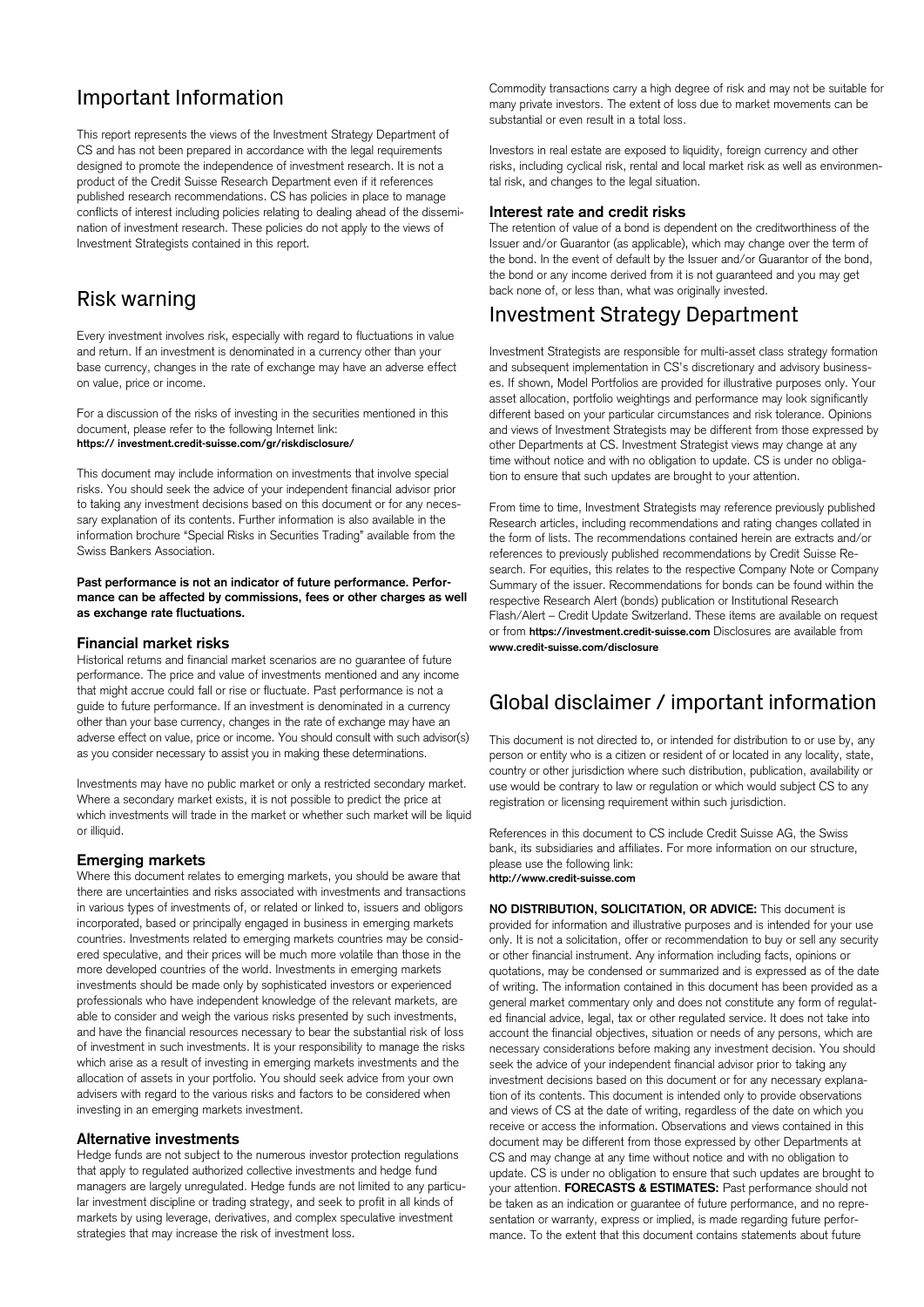performance, such statements are forward looking and subject to a number of risks and uncertainties. Unless indicated to the contrary, all figures are unaudited. All valuations mentioned herein are subject to CS valuation policies and procedures. **CONFLICTS:** CS reserves the right to remedy any errors that may be present in this document. CS, its affiliates and/or their employees may have a position or holding, or other material interest or effect transactions in any securities mentioned or options thereon, or other investments related thereto and from time to time may add to or dispose of such investments. CS may be providing, or have provided within the previous 12 months, significant advice or investment services in relation to the investments listed in this document or a related investment to any company or issuer mentioned. Some investments referred to in this document will be offered by a single entity or an associate of CS or CS may be the only market maker in such investments. CS is involved in many businesses that relate to companies mentioned in this document. These businesses include specialized trading, risk arbitrage, market making, and other proprietary trading. **TAX:** Nothing in this document constitutes investment, legal, accounting or tax advice. CS does not advise on the tax consequences of investments and you are advised to contact an independent tax advisor. The levels and basis of taxation are dependent on individual circumstances and are subject to change. **SOURCES:** Information and opinions presented in this document have been obtained or derived from sources which in the opinion of CS are reliable, but CS makes no representation as to their accuracy or completeness. CS accepts no liability for a loss arising from the use of this document. **WEBSITES:**  This document may provide the addresses of, or contain hyperlinks to, websites. Except to the extent to which the document refers to website material of CS, CS has not reviewed the linked site and takes no responsibility for the content contained therein. Such address or hyperlink (including addresses or hyperlinks to CS's own website material) is provided solely for your convenience and information and the content of the linked site does not in any way form part of this document. Accessing such website or following such link through this document or CS's website shall be at your own risk. **DATA**  PRIVACY: Your personal data will be processed in accordance with the CS Principles of Client Data Processing accessible at your domicile through the official CS website at [www.credit-suisse.com/ch/en/legal.html.](http://www.credit-suisse.com/ch/en/legal.html)

#### **Distributing entities**

Except as otherwise specified herein, this report is distributed by Credit Suisse AG, a Swiss bank, authorized and regulated by the Swiss Financial Market Supervisory Authority. **Austria:** This report is distributed by CREDIT SUISSE (LUXEMBOURG) S.A. Zweigniederlassung Österreich (the "Austria branch") which is a branch of CREDIT SUISSE (LUXEMBOURG) S.A., a duly authorized credit institution in the Grand Duchy of Luxembourg with registered address 5, rue Jean Monnet, L-2180 Luxembourg. The Austria branch is subject to the prudential supervision of the Luxembourg supervisory authority, the Commission de Surveillance du Secteur Financier (CSSF), 283, route d'Arlon, L-2991 Luxembourg, Grand Duchy of Luxembourg, as well as of the Austrian supervisory authority, the Financial Market Authority (FMA), Otto-Wagner Platz 5, A-1090 Vienna, Austria. **Bahrain:** This report is distributed by Credit Suisse AG, Bahrain Branch, authorized and regulated by the Central Bank of Bahrain (CBB) as an Investment Business Firm Category 2. Related financial services or products are only made available to professional clients and Accredited Investors, as defined by the CBB, and are not intended for any other persons. Credit Suisse AG, Bahrain Branch is located at Level 21-22, East Tower, Bahrain World Trade Centre, Manama, Kingdom of Bahrain. **DIFC:** This information is being distributed by Credit Suisse AG (DIFC Branch). Credit Suisse AG (DIFC Branch) is licensed and regulated by the Dubai Financial Services Authority ("DFSA"). Related financial services or products are only made available to Professional Clients or Market Counterparties, as defined by the DFSA, and are not intended for any other persons. Credit Suisse AG (DIFC Branch) is located on Level 9 East, The Gate Building, DIFC, Dubai, United Arab Emirates. **France:** This report is distributed by Credit Suisse (Luxembourg) S.A. Succursale en France (the "France branch") which is a branch of Credit Suisse (Luxembourg) S.A., a duly authorized credit institution in the Grand Duchy of Luxembourg with registered address 5, rue Jean Monnet, L-2180 Luxembourg. The France branch is subject to the prudential supervision of the Luxembourg supervisory authority, the Commission de Surveillance du Secteur Financier (CSSF), and of the French supervisory authority, the Autorité de Contrôle Prudentiel et de Résolution (ACPR) and of the Autorité des Marchés Financiers. **Germany:** This report is distributed by Credit Suisse (Deutschland) Aktiengesellschaft regulated by the Bundesanstalt für Finanzdienstleistungsaufsicht ("BaFin"). Guernsey: This report is distributed by Credit Suisse AG Guernsey Branch, a branch of Credit Suisse AG (incorporated in the Canton of Zurich), with its place of business at Helvetia Court, Les Echelons, South Esplanade, St Peter Port, Guernsey.

Credit Suisse AG Guernsey Branch is wholly owned by Credit Suisse AG and is regulated by the Guernsey Financial Services Commission. Copies of the latest audited accounts are available on request. **India:** This report is distributed by Credit Suisse Securities (India) Private Limited (CIN no. U67120MH1996PTC104392) regulated by the Securities and Exchange Board of India as Research Analyst (registration no. INH 000001030), as Portfolio Manager (registration no. INP000002478) and as Stock Broker (registration no. INB230970637; INF230970637; INB010970631; INF010970631), having registered address at 9th Floor, Ceejay House, Dr.A.B. Road, Worli, Mumbai - 18, India, T- +91-22 6777 3777. **Italy:** This report is distributed in Italy by Credit Suisse (Italy) S.p.A., a bank incorporated and registered under Italian law subject to the supervision and control of Banca d'Italia and CONSOB. **Lebanon:** This report is distributed by Credit Suisse (Lebanon) Finance SAL ("CSLF"), a financial institution incorporated in Lebanon and regulated by the Central Bank of Lebanon ("CBL") with a financial institution license number 42. Credit Suisse (Lebanon) Finance SAL is subject to the CBL's laws and regulations as well as the laws and decisions of the Capital Markets Authority of Lebanon ("CMA"). CSLF is a subsidiary of Credit Suisse AG and part of the Credit Suisse Group (CS). The CMA does not accept any responsibility for the content of the information included in this report, including the accuracy or completeness of such information. The liability for the content of this report lies with the issuer, its directors and other persons, such as experts, whose opinions are included in the report with their consent. The CMA has also not assessed the suitability of the investment for any particular investor or type of investor. Investments in financial markets may involve a high degree of complexity and risk and may not be suitable to all investors. The suitability assessment performed by CSLF with respect to this investment will be undertaken based on information that the investor would have provided to CSLF and in accordance with Credit Suisse internal policies and processes. It is understood that the English language will be used in all communication and documentation provided by CS and/or CSLF. By accepting to invest in the product, the investor confirms that he has no objection to the use of the English language. **Luxembourg:** This report is distributed by Credit Suisse (Luxembourg) S.A., a duly authorized credit institution in the Grand Duchy of Luxembourg with registered address 5, rue Jean Monnet, L-2180 Luxembourg. Credit Suisse (Luxembourg) S.A. is subject to the prudential supervision of the Luxembourg supervisory authority, the Commission de Surveillance du Secteur Financier (CSSF). **Mexico:** Banco Credit Suisse (México), S.A., Institución de Banca Múltiple, Grupo Financiero Credit Suisse (México) and C. Suisse Asesoría México, S.A. de C.V. ("Credit Suisse Mexico"). This document is elaborated for information purposes only and does not constitute a recommendation, advice or an invitation to execute any operation and does not replace direct communication with your relationship manager at Credit Suisse Mexico before the execution of any investment. The people who elaborated this document do not receive payment or compensation from any entity of the Credit Suisse Group other than the one employing them. The prospectuses, offering documentation, term sheets, investment regimes, annual reports and periodical financial information contained useful information for investors. Such documents can be obtained without any cost, directly from the issuer of securities and investment fund managers or at the securities and stock market web page, as well as from your relationship manager at Credit Suisse Mexico. The information herein does not substitutes the Account Statements, the INFORME DE OPERA-CIONES or/ and confirmations you receive from Credit Suisse Mexico pursuant to the General Rules applicable to financial institutions and other persons that provide investment services. C. Suisse Asesoría México, S.A. de C.V., is an investment advisor duly incorporated under the Securities Market Law ("LMV") and is registered before the National Banking and Securities Commission ("CNBV") under folio number 30070 and therefore is not a bank, is not authorized to receive deposits nor to custody any securities, is not part of Grupo Financiero Credit Suisse (México), S.A. de C.V.. Under the provisions of the LMV, C. Suisse Asesoría México, S.A. de C.V. is not an independent investment advisor pursuant to its relationship with Credit Suisse AG, a foreign financial institution, and its indirect relationship with Grupo Financiero Credit Suisse (Mexico), S.A. de C.V. The people who produced this document do not receive payment or compensation from any entity of the Credit Suisse Group other than the one employing them. **Netherlands:** This report is distributed by Credit Suisse (Luxembourg) S.A., Netherlands Branch (the "Netherlands branch") which is a branch of Credit Suisse (Luxembourg) S.A., a duly authorized credit institution in the Grand Duchy of Luxembourg with registered address 5, rue Jean Monnet, L-2180 Luxembourg. The Netherlands branch is subject to the prudential supervision of the Luxembourg supervisory authority, the Commission de Surveillance du Secteur Financier (CSSF), and of the Dutch supervisory authority, De Nederlansche Bank (DNB), and of the Dutch market supervisor, the Autoriteit Financiële Markten